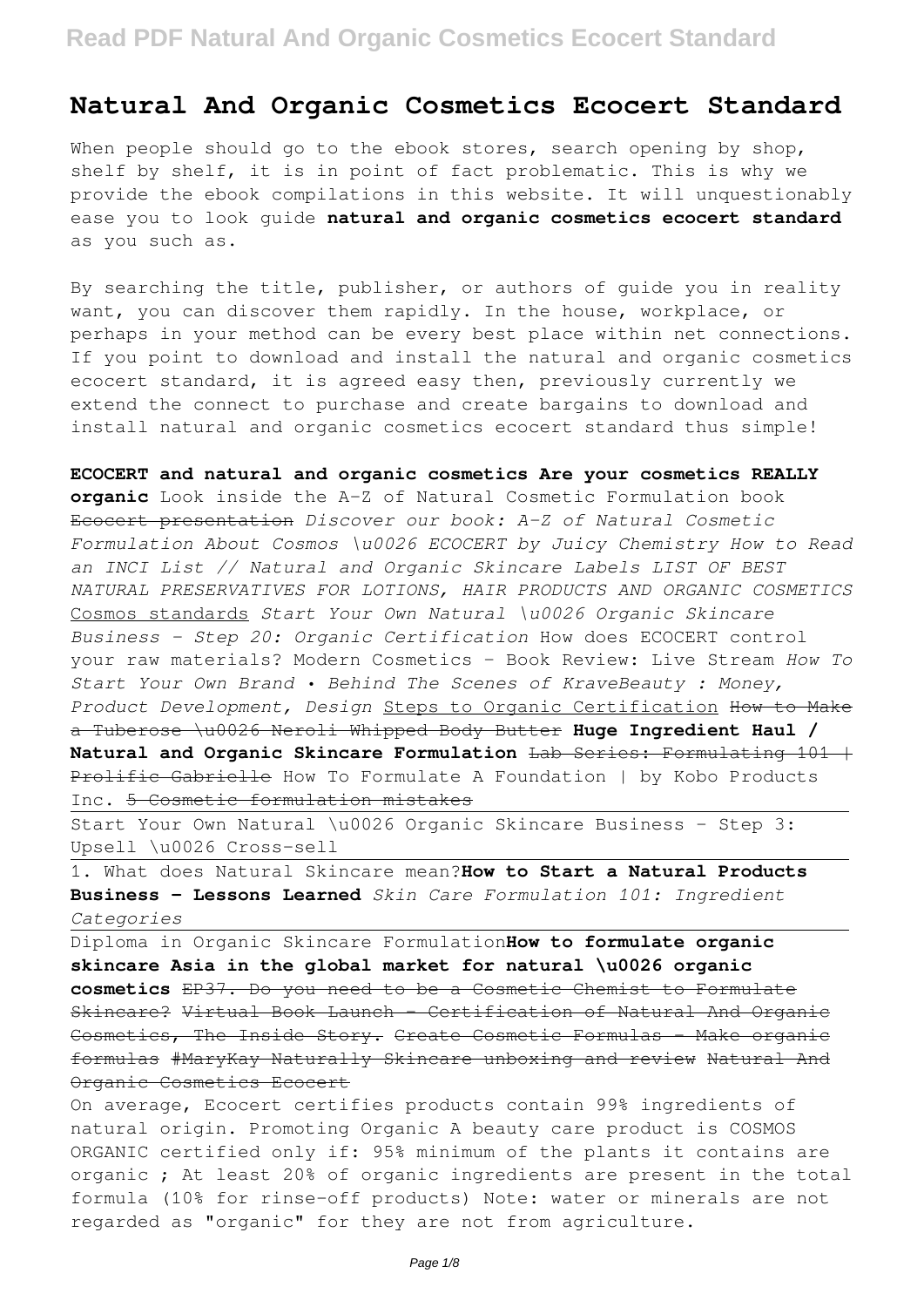COSMOS certification (organic or natural cosmetics) | Ecocert As world leader in natural and organic cosmetic certification, the Ecocert trademark is synonymous with guarantee. In order to manage the risks and initiate a progress strategy, Ecocert offers recognized standards in organic and natural cosmetics (COSMOS), in Fair Trade or Corporate Social Responsibility.

### Certifications and Labels for Cosmetics (Organic and ...

Organic and Natural cosmetics Introduced in 2003, the specification was drawn up in conjunction with all stakeholders in the value chain, i.e. experts, suppliers, manufacturers, distributors, consumers and development organisations. Ecocert currently supports and guides more than 1,000 companies through their certification processes.

### Organic and Natural Cosmetics | Ecocert ICO

Natural and organic cosmetics. Ecocert was the very first certification body to develop standards for "natural and organic cosmetics". Introduced in 2003, the specification was drawn up in conjunction with all stakeholders in the value chain, i.e. experts, suppliers, manufacturers, distributors, consumers and development organisations.

Natural and organic cosmetics - Business Sectors - Ecocert ... Discover our range of natural and organic products accredited with the ECOCERT - Cosmos Natural certification. Quality ingredients and value for your money. Free delivery from £42.90.

### ECOCERT - Natural & Organic Skincare, Cosmetics & Makeup

Ecocert is a control and certification organization, leader in the cosmetic field. It certifies the naturalness and organicity of a product, focusing primarily on its composition (ingredients, raw materials, formula). By developing its Natural and Organic Cosmetic standards, Ecocert has been a pioneer in defining a requirement level that is superior to the conventional regulations governing cosmetics, hereby guaranteeing the genuine practice of environmental respec throughout the production ...

#### ECOCERT, ORGANIC COSMETICS | GFL Skin care

ECOCERT, an international active and independent inspection body with headquarters in France. Since 2002, it also inspects natural ingredients and natural and ecological quality of cosmetic products. Today ECOCERT is one of the best known labels in the field of standardization regarding natural cosmetics.

ECOCERT Certified Natural Cosmetics - Ecco Verde Online Shop STANDARDS FOR NATURAL AND ORGANIC COSMETICS Within the framework of the Decree n° 95-354 of 03/30/95 relating to the certification of industrial products and services JANUARY 2003 Inspection and Certification ECOCERT S.A.S. Capital 1 226 200 Euros – B.P. 47 – 32600 L'ISLE-JOURDAIN Intra-Community VAT n° FR 614 339 68 187 / 00016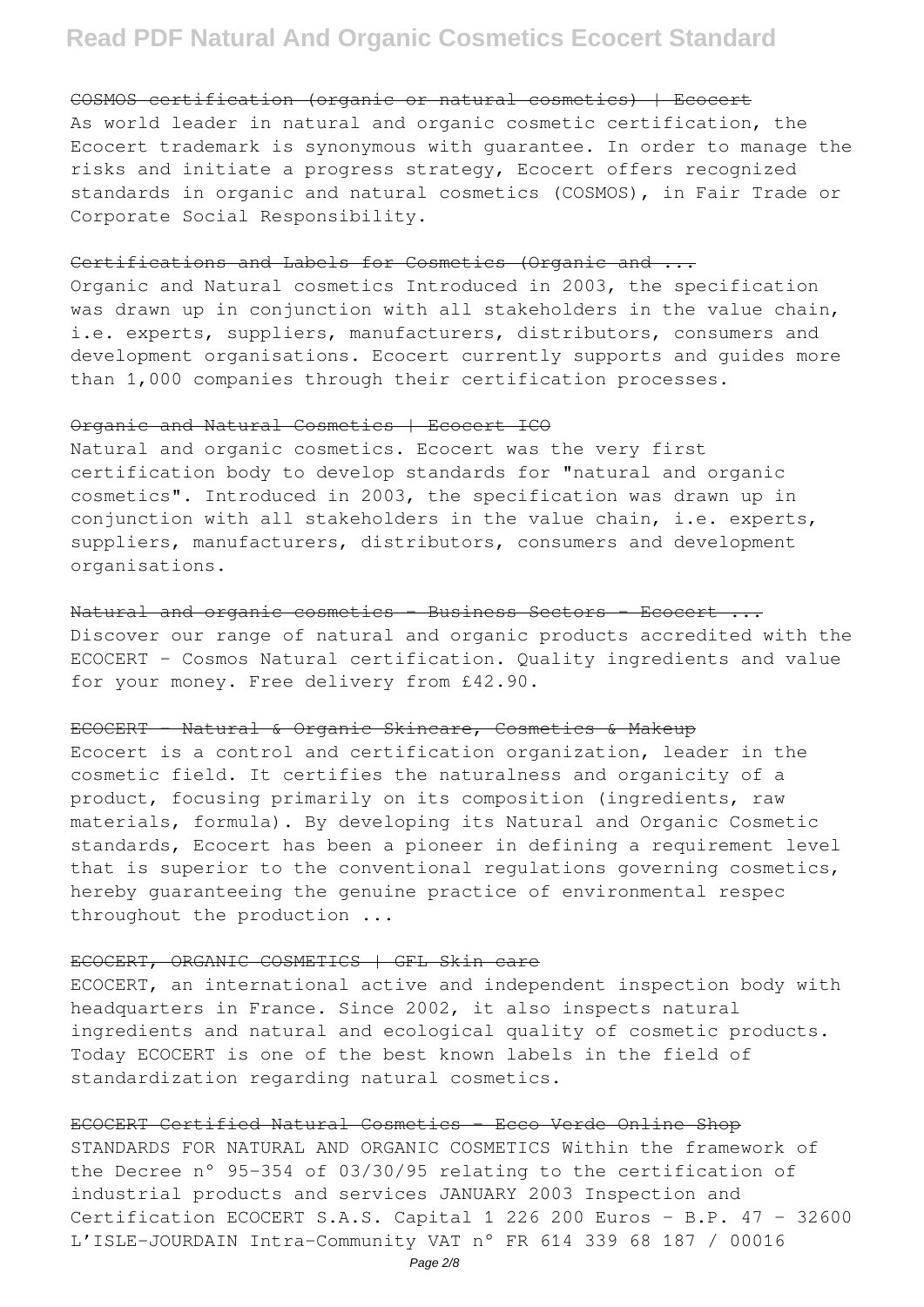#### STANDARDS FOR NATURAL AND ORGANIC COSMETICS - ecocert.in

However, the Soil Association together with four other EU partners (BDIH, Cosmebio, Ecocert and ICEA) developed a unified cosmetic standard known as the Cosmetics Organic and Natural Standard (COSMOS). COSMOS was developed because organic standards at the time were designed specifically with agriculture (i.e. food) in mind.

#### What's the Difference Between Organic and Natural?

Organic and natural cosmetics. Organic and ecological textiles. Organic agriculture Europe. ... Organic Farming, at the core of Ecocert. Committed to Organic Farming since its creation, Ecocert is your ideal partner to assist you in achieving all your organic projects ... Event • Cosmetics 2020-06-23. Discover the European virtual Edition of ...

#### Ecocert | Act for a more sustainable world

ECOCERT was the very first certification organisation to develop standards for "natural and organic cosmetics" Introduced in 2003, the specification was drawn up in conjunction with all stakeholders in the value chain, i.e. experts, suppliers, manufacturers, distributors, consumers and development organisations.

#### $Ecocert - Nat-u1$

Our experts assist you in the implementation and promotion of your organic strategy across the agri-food, cosmetics and textile sectors, by means of our Consultancy, training and certification services in more than 130 countries.

#### Organic Agriculture | Ecocert

Founded in France in 1991, it carries out inspections in over 80 countries and sets the standard for natural and organic cosmetics worldwide, ensuring sustainability, environmentally friendly processes and products formulated without GMO, Parabens, Phenoxyethanol, Nanoparticles, Silicon, PEG, synthetic perfumes and dyes or animalderived ingredients.

### ECOCERT Certified Natural and Organic Beauty Products ...

There is a less crowded picture in North America with the United States Department of Agriculture National Organic Program (USDA NOP) and NSF ANSI 305 being the major organic standards, with the Natural Products Association (NPA) being to only real natural cosmetic standard to date. Organic standards exist in Australia and IBD in Brazil has organic and ecosocial standards but much of the rest of the world looks to Europe or the USA.

A review of the certification of natural and organic cosmetics Maximum 5% of synthetic ingredients among restrictive list. No environmental risky statement is authorized on the product. For the label Natural detergents made with Organic: Minimum 95% of ingredients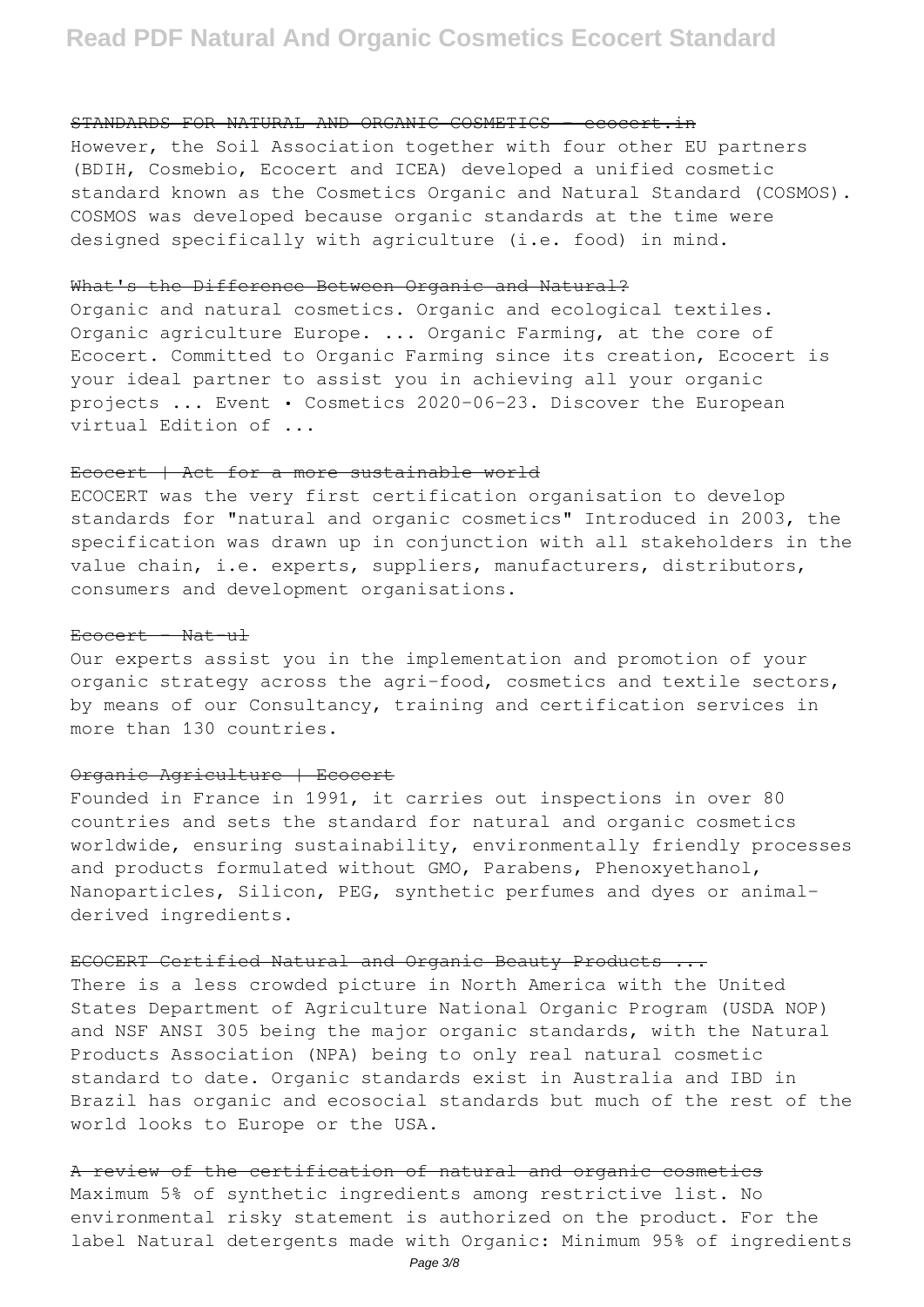are from natural origin. Minimum 10% of ingredients are organic. No risky statement is authorized on the product.

Eco-friendly cleaning and household products | Ecocert The global organic cosmetics market - how ECOCERT certifies your natural and organic cosmetics.

### ECOCERT and natural and organic cosmetics - YouTube

Founded in France 1991, ECOCERT specialized in the certification of organic agricultural products and was the very first certification body to develop standards for "natural and organic cosmetics. ECOCERT had become a benchmark in organic certification worldwide, winning the confidence of consumers and professionals.

#### About COSMOS & ECOCERT | KORA Organics

Skincare cosmetics, including organic and natural ones, have become one of the major parts of the entire cosmetic market. According to 2017 consumer research conducted in the United States, more than half of consumers, both men and women, have purchased skincare cosmetics labelled as natural or organic.

Balanced coverage of natural cosmetics, and what it really means to be "green" The use of natural ingredients and functional botanical compounds in cosmetic products is on the rise. According to industry estimates, sales of natural personal care products have exceeded \$7 billion in recent years. Nonetheless, many misconceptions about natural products—for instance, what "green" and "organic" really mean—continue to exist within the industry. Formulating, Packaging, and Marketing of Natural Cosmetic Products addresses this confusion head-on, exploring and detailing the sources, processing, safety, efficacy, stability, and formulation aspects of natural compounds in cosmetic and personal care products. Designed to provide industry professionals and natural product development experts with the essential perspective and market information needed to develop truly "green" cosmetics, the book covers timely issues like biodegradable packaging and the potential microbial risks they present, the use of Nuclear Magnetic Resonance (NMR) to identify biomarkers, and chromatographic methods of analyzing natural products. A must-read for industry insiders, Formulating, Packaging, and Marketing of Natural Cosmetic Products provides the reader with basic tools and concepts to develop naturally derived formulas.

Recipes for 100+ natural beauty products and help understanding organic ingredients If you've spent hundreds of dollars looking for the perfect moisturizer, or shampoo, or anti-aging serum, but had no luck, then this book is for you. Written by a licensed pharmacist and expert healthcare professional, it contains not only more than 100 easy, all-natural recipes for face, hair, and body, it will also help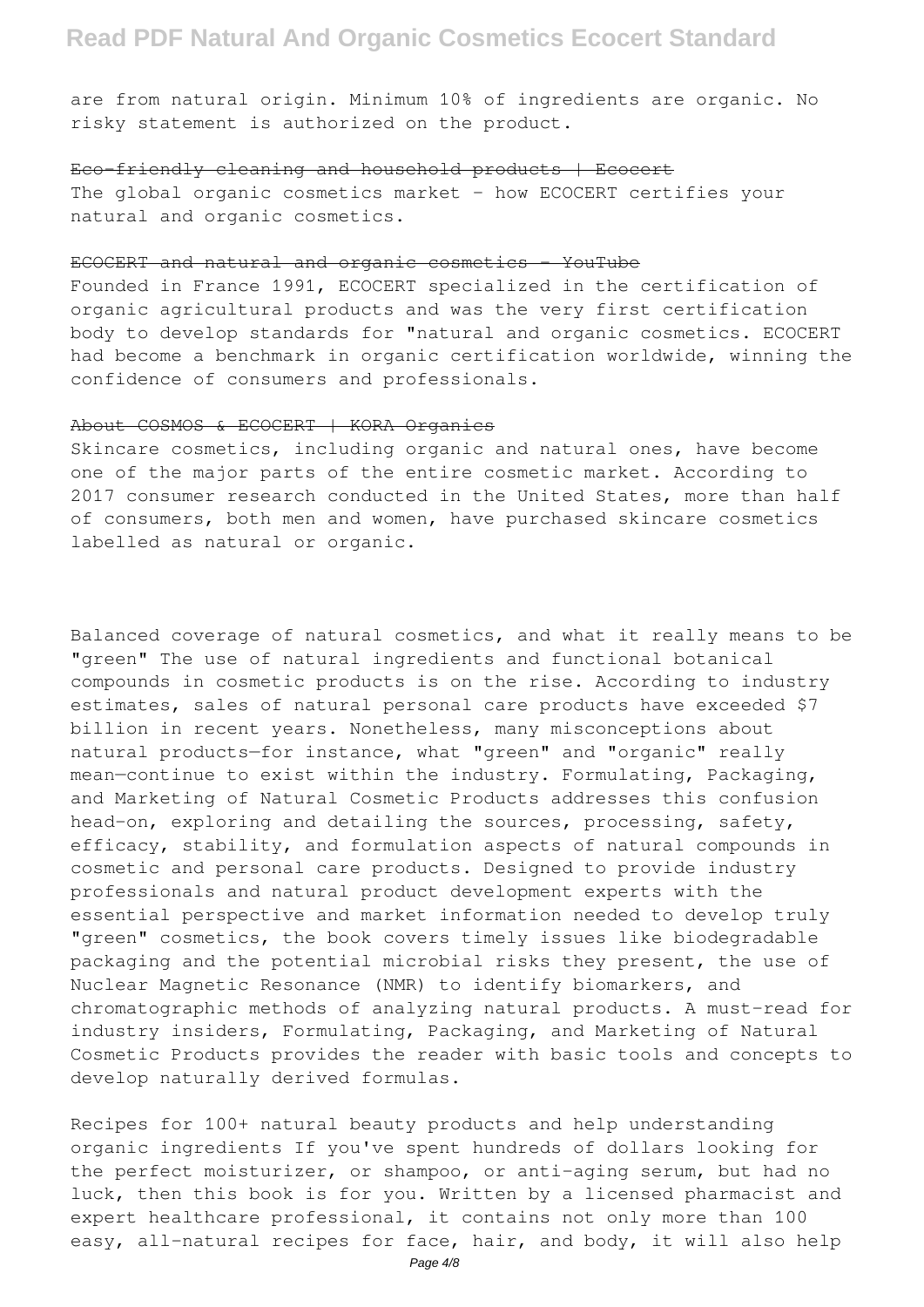you to determine if a store-bought product is truly organic or natural by reviewing and explaining ingredients found in most of them. It's a comprehensive guide to understanding and making natural beauty products. Author Fifi Maacaron explains the basics, answers questions, and discusses techniques.

Sustainability has come to the fore in the cosmetics andpersonal care industry. Rising ethical consumerism and the need forresource efficiency are making cosmetic companies – small,independent firms to global giants – take steps towardssustainable development. Sustainability: How the Cosmetics Industry is Greening Updiscusses the growing importance of sustainability in the cosmeticsindustry, highlighting the various ways organisations can addressthe economic, environmental and social aspects. How can thecosmetics industry make a difference in terms of ingredients,formulations, packaging, CSR, operations, and green marketing? Topics covered include: Environmental and social impacts of cosmetic products Ethical sourcing and biodiversity Renewable energy and waste management Green formulations and ingredients Green marketing issues and consumer behaviour Green standards, certification schemes and indices in thecosmetics industry Industry experts share their experiences on how they aretackling the challenges of sustainability: from raw materialprocurements, manufacturing, business processes, to distributionand marketing to consumers. The book concludes with somefuture growth projections; what are some of the shortcomings insustainability in the cosmetics industry and what can we expect tosee in the future? Sustainability: How the Cosmetics Industry is Greening Updiscusses business and technical issues in all areas of sustainableproduct development, from sourcing ingredients, to formulation,manufacture and packaging. Covering a diverse range of subjects, this book appeals toprofessionals in many key sectors of the cosmetics and personalcare industry; cosmetic chemists, formulation scientists, R&Ddirectors, policy makers, business and marketing executives. It is also of relevance to academic researchers working in cosmeticchemistry and sustainable process development.

This book presents the proceedings of the International Science and Technology Conference "FarEastCon 2021," which took place on October 5-8, 2021, in Vladivostok, Russian Federation. The book discusses modern achievements and promising research in the sphere of intelligent technologies in solving real, applied problems in various fields of industry and economic policies of different countries. Featuring selected papers from the conference, this book is of interest to experts in various fields whose work involves developing innovative solutions and increasing the efficiency of economic activities.

Cosmetic manufacturers use nanoscale size ingredients to provide better UV protection, deeper skin penetration, long-lasting effects, increased color and finish quality. This approach enables the forming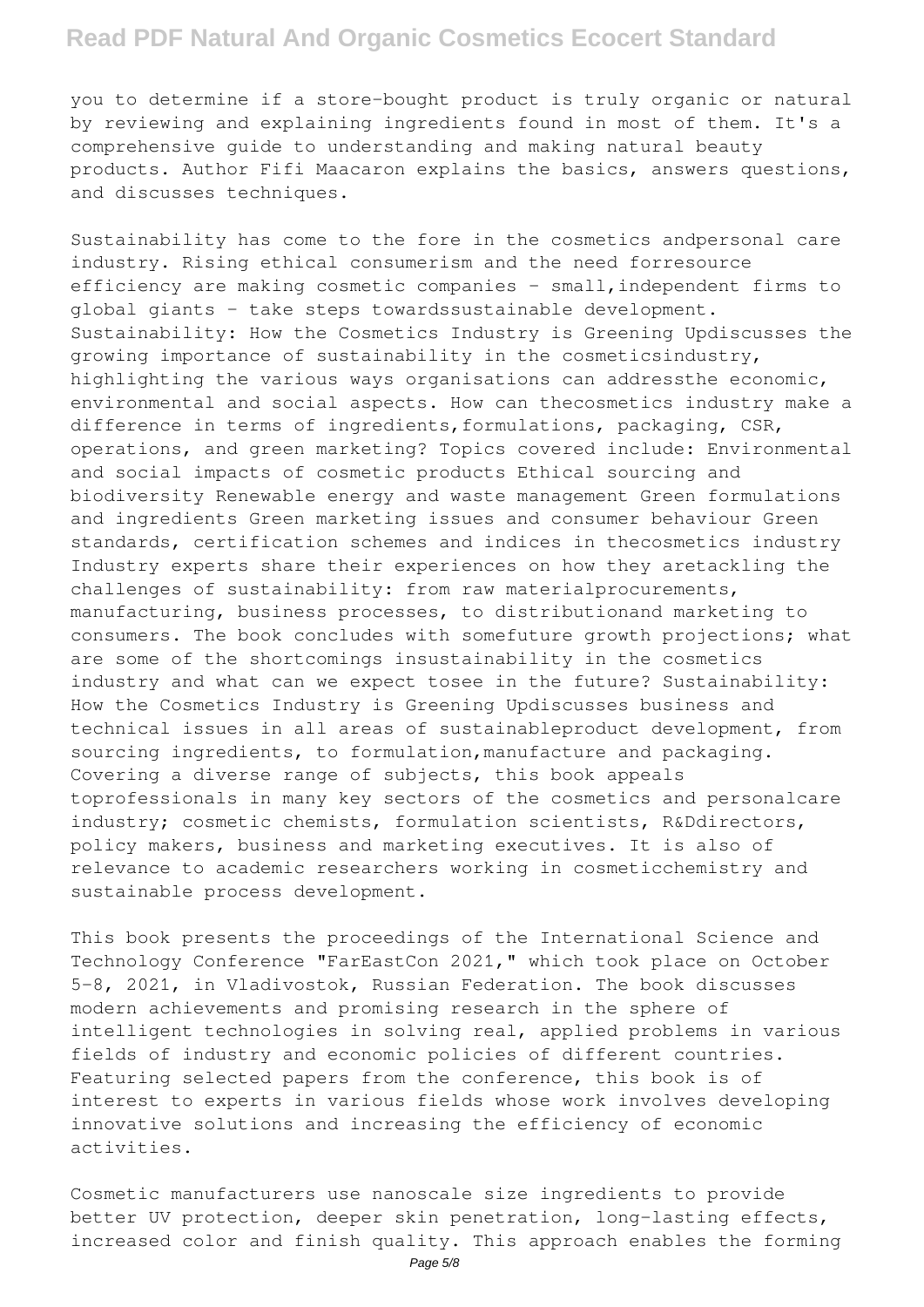of nanoscale cosmetic ingredients, which can possess active components readily absorbed into the skin, repair damage easily, and promote improved product outcomes. Nanotechnology for the Preparation of Cosmetics using Plant-Based Extracts explores the various applications of nanotechnology in the cosmetic industry. Techniques for the development of cosmetic are a topic of increasing interest with widespread opportunities for potential applications in a broad range of industrial applications. The book covers a variety of techniques and processes, focusing on its potential applications in the field of skincare and makeup cosmetics. The book will cover not only conventional processes but also innovative and efficient techniques for the preparation of cosmetics exhibiting unique applications in the field. Nanotechnology for the Preparation of Cosmetics using Plant-Based Extracts is an important reference source for materials scientists, engineers and pharmaceutical scientists who want to learn more about the use of cosmetics prepared through nanotechnology to achieve the materials characteristics and enhancements in the mechanism and properties of makeup and skincare. Presents techniques for the design and manufacture of high-performance skincare products using nanotechnology Demonstrates systematic approaches and investigations for the design, synthesis, characterization and applications of various plant-based extracts in order to make them effective ingredients for cosmetics creation Assesses the major challenges of using plant-based materials in the manufacture of cosmetic products

Are profits and sustainability compatible? This book brings unique perspectives to this key debate by exploring the history of green entrepreneurship since the nineteenth century, and its spread globally in industries including renewable energy, organic food, natural beauty, ecotourism, recycling, architecture, and finance. The book uses the lens of the extraordinary and often eccentric men and women who defied convention and imagined that business could help save the planet, rather than consume it. The social and religious beliefs that drove many of these individuals are explored as the book looks at how they overcame huge obstacles to execute their strategies. The green entrepreneurs seen here are shown to have created new markets and industries, and driven innovations in sustainable practices, even at times when most consumers and governments marginalized the entire subject. The struggles of early pioneers appear to have been rewarded by the growth of environmental awareness among consumers, business leaders, and others in recent years, but the Earth's environmental health continues to deteriorate. If profits and sustainability have proved challenging to reconcile, the book argues that one reason was how they were both defined.

Educating professionals and students about the chemistry, formulation technology, and related regulatory aspects of cosmetics and perfume Cosmetics and perfume comprise a multibillion-dollar global industry. Kirk-Othmer Chemical Technology of Cosmetics provides authoritative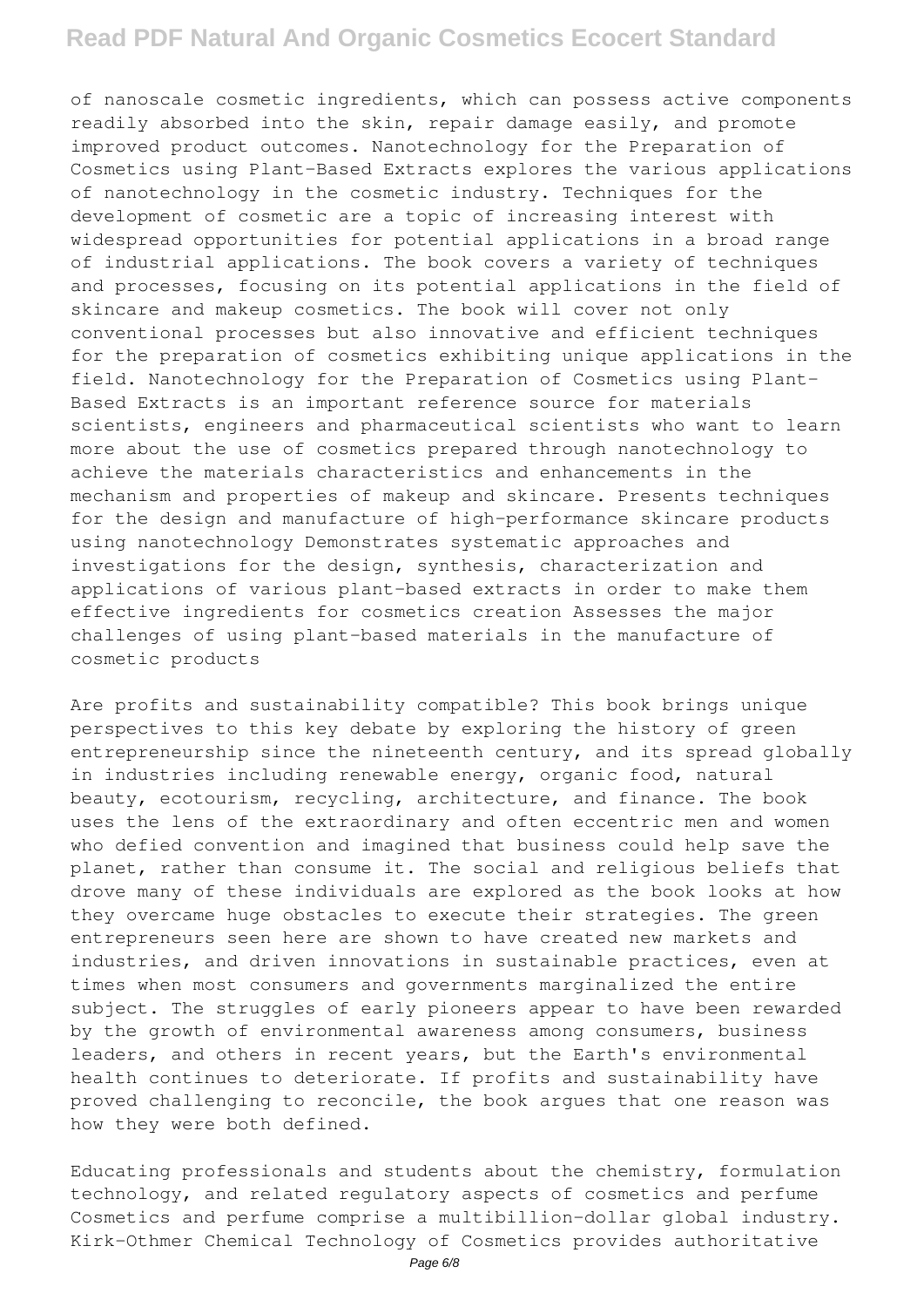information on the substances and processes involved, including key product groups, ingredients, formulation technology, packaging, and regulatory topics in twenty-two articles. This resource makes sense of a vast group of consumer products designed to improve the health, cleanliness, and physical appearance of the human exterior. It identifies natural and synthetic ingredients and gives details on formulation of the product so that the cosmetic is safe, easy to use, and performs as described. Particular attention is paid to the technologies that have been developed to produce them, including emulsification, stick technology, powder blending, and aerosol technology. Packaging is also addressed, as it must be attractive to the consumer, be environmentally friendly, and keep the product safe as well. Regulatory information reinforces the safety aspect. Based on Wiley's renowned Kirk-Othmer Encyclopedia of Chemical Technology, this book presents new and carefully updated articles, and features the same breadth and quality of coverage and clarity of presentation found in the original. This comprehensive guide is a valuable resource for chemists, R&D professionals, dermatologists, patent attorneys, regulatory agencies, and other professionals in the field of personal care products. It is also a must-have reference for students who plan to enter the field.

Packed with pampering recipes to create your own beauty essentials for face, body, and hair. Most of us use a huge variety of beauty products on our skin and hair every day - from shower gel and shampoo to moisturizer and hand cream - but the majority of these products contain a variety of chemicals. In Natural Beauty, natural skincare and fragrance expert Karen Gilbert shows you how to make your own lotions and potions at home, using readily available, natural ingredients and easy-to-follow methods. For the face, there are moisturizers, masks and cleansers; for the body choose from scrubs and shower gels, soaps and body lotions. And when you need some extraspecial pampering, try the recipes for lip balms, massage bars, bath oils and eye gels. So try your hand at making a neroli hydrating spritz or a macadamia and jojoba moisturizer, a mango and lime body butter or lemon and tea tree foot balm, bergamot and grapefruit wakeup wash or cocoa butter lip balm - the hardest part is choosing which of the pampering projects to try first! Each recipe has clear step-bystep photographs to guide you, and there are numerous variations to try.

After the birth of their son, Jay Sinha and Chantal Plamondon set out on a journey to eliminate plastic baby bottles as the Canadian government moved to ban BPA. When they found it was difficult to procure glass baby bottles, Jay and Chantal made it their mission to not only find glass and metal replacements for plastic, but to make those products accessible to the public as well. Printed on FSCcertified paper and with BPA-free ink, Life Without Plastic strives to create more awareness about BPA-based products, polystyrene and other single-use plastics, and provides readers with ideas for safe,